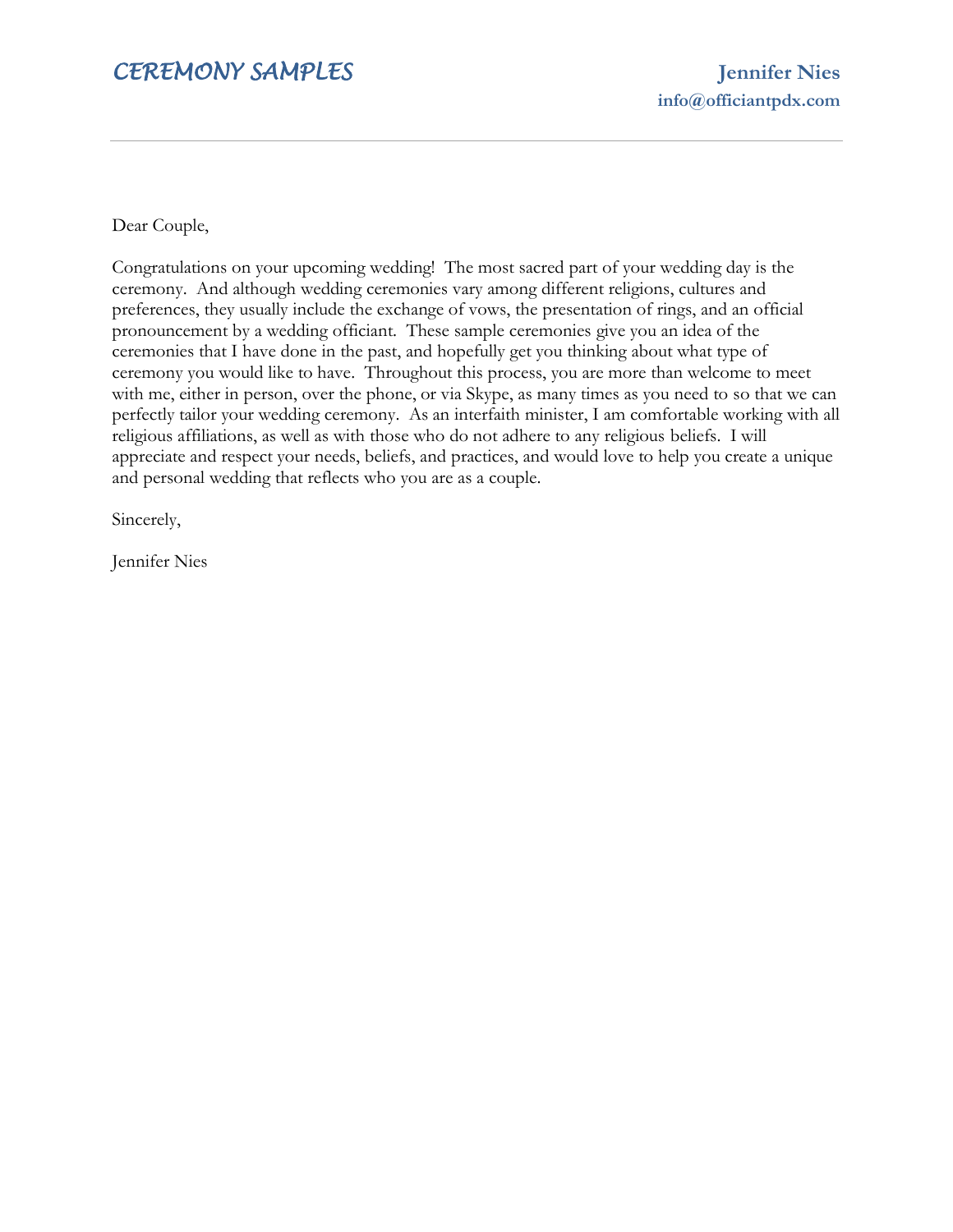# **Ceremony Sample #1**

### **Welcome Statement**

[Spouse A] and [Spouse B] welcome you, their family and friends. Each of you has given something of yourself to their lives. It is fitting, then that you share in this celebration of their commitment to each other and to their lives joined in marriage.

### **Declaration of Intent**

Do you, [Spouse A] come before this gathering to proclaim your love and devotion for [Spouse B]? [Spouse A]: I do.

Do you, [Spouse B] come before this gathering to proclaim your love and devotion for [Spouse A]? [Spouse B]: I do.

### **Remembrances and Acknowledgments**

[Spouse A] and [Spouse B] have asked that we take a moment to honor the memory of those loved ones who could be here today only in spirit.

### **Poetry/Reading**

And now, [Spouse A] and [Spouse B] would now like to invite [Spouse A]'s friend, [Name], to read On Marriage, from The Prophet, by Kahlil Gibran

And what of Marriage, Master? And he answered saying: You were born together, and together you shall be forevermore. You shall be together when the white wings of death scatter your days. Ay, you shall be together even in the silent memory of God. But let there be spaces in your togetherness, and let the winds of the heavens dance between you. Love one another, but make not a bond of love: Let it rather be a moving sea between the shores of your souls. Fill each other's cup but drink not from one cup. Give one another of your bread but eat not from the same loaf. Sing and dance together and be joyous, but let each one of you be alone, even as the strings of a lute are alone though they quiver with the same music. Give your hearts, but not into each other's keeping. For only the hand of Life can contain your hearts. And stand together, yet not too near together: For the pillars of the temple stand apart, And the oak tree and the cypress grow not in each other's shadow.

### **Declaration of Support**

Collectively, you represent the families, friends, and traditions that have brought [Spouse A] and [Spouse B] to this point in their lives. Please affirm your support for this marriage by responding "Yes we do" to the following question: As part of the community that surrounds [Spouse A] and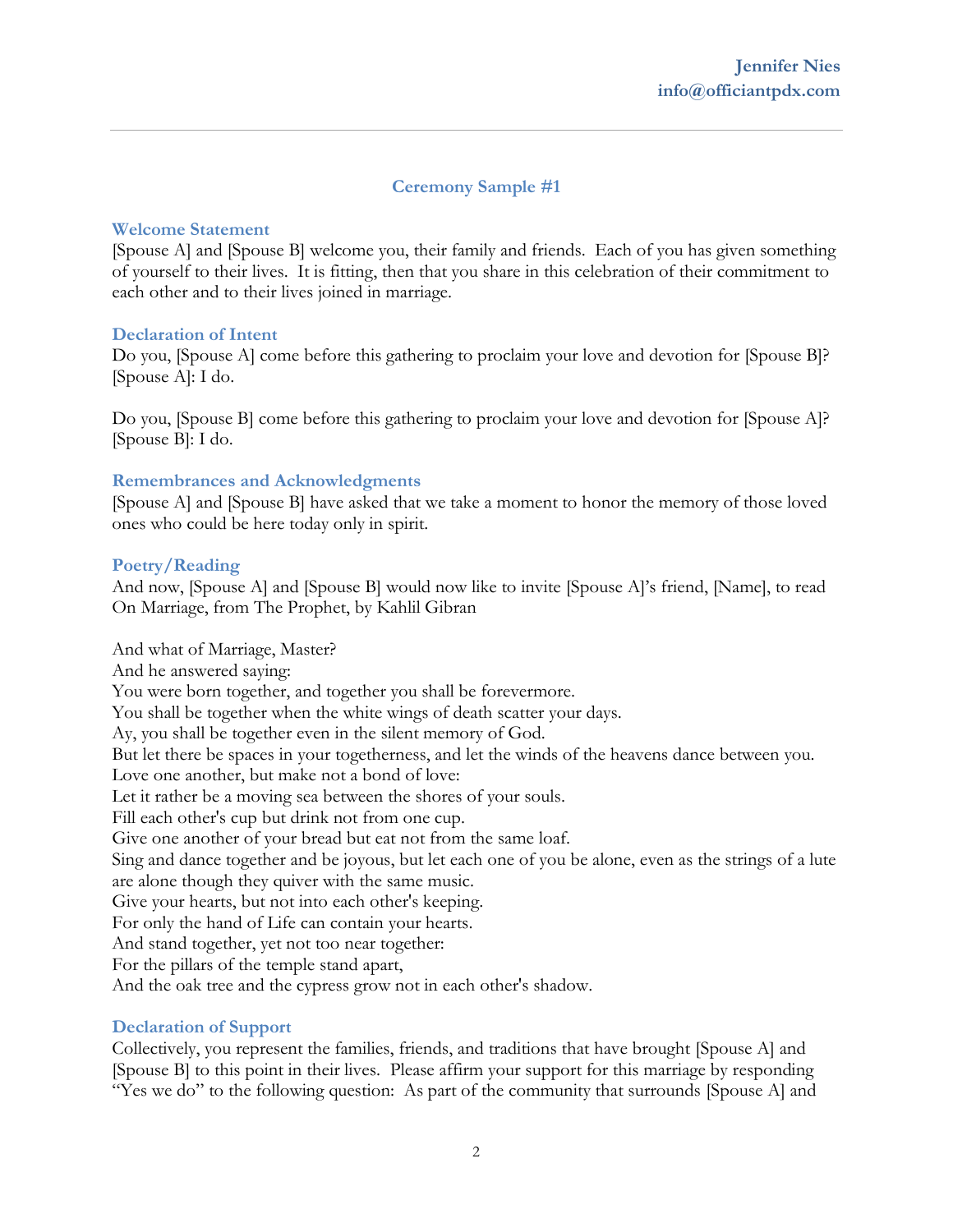[Spouse B] do you offer your love and support to strengthen their marriage and bless this family created by their union? Guests: "Yes we do!"

### **Marriage Address**

[Spouse A] and [Spouse B], your marriage will, no doubt, be filled with surprises. Some will be welcome, while others will be a test to the strength and flexibility of your bond. Your life will present many opportunities to refine and deepen your love and to explore the profound depths of your being. May you be compassionate with each other and nurture yourselves, each other, and this union with love and care. May your love create a safe haven for you both on the journey that lies ahead of you. Lead with your hearts and take the time to do simple things that will nurture your love.

Deeply listen to each other, to your dreams and to your frustrations. Be playful in finding new ways to give your love to each other every day. Let your love be an inspiration to others. May your love be so abundant that you have plenty to share with each other and your friends and family, as well. It is your love that has brought us here today. May it grow deeper and sweeter with each passing year.

### **Vows**

[Spouse A], please pass your flowers to your [sister].

[Spouse A] and [Spouse B], please join hands. [Spouse A], please repeat this vow after me: "I, [Spouse A], take you, [Spouse B], as my friend and love, beside me and apart from me, in laughter and in tears, in conflict and in tranquility, asking that you be no other than yourself, loving what I know of you, trusting what I do not know yet, in all the ways that life may find us."

[Spouse B], please repeat this vow after me: "I, [Spouse B], take you, [Spouse A], as my friend and love, beside me and apart from me, in laughter and in tears, in conflict and in tranquility, asking that you be no other than yourself, loving what I know of you, trusting what I do not know yet, in all the ways that life may find us."

### **Ring Ceremony**

You have chosen to exchange rings as a symbol of your love. Rings are adornment, carefully chosen for their beauty and simplicity. They quietly sit on our fingers, reminding us of the power of love and the pledge of the wearer to his or her partner to be faithful and true, and to nurture their love so it will last a lifetime.

[Spouse A], please repeat after me: "I give you this ring as a sign that I choose you to be my partner and my best friend today, tomorrow, and always." [Spouse A] places the ring on [Spouse B]'s finger.

[Spouse B], please repeat after me: "I give you this ring as a sign that I choose you to be my partner and my best friend today, tomorrow, and always." [Spouse B] places the ring on [Spouse A]'s finger.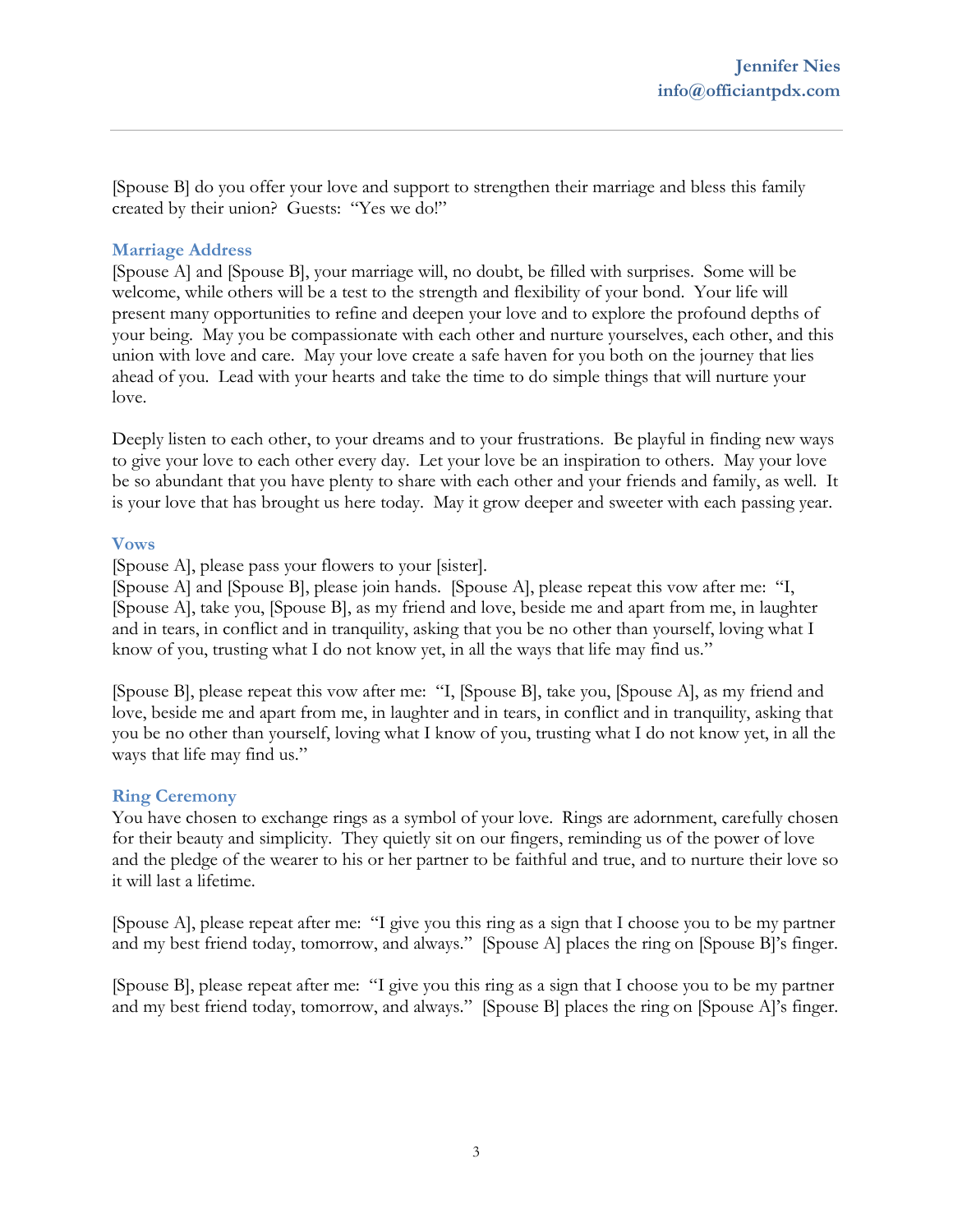# **Unity Ceremony: Sand Ceremony**

[Spouse A] and [Spouse B], through the exchange of your vows and the giving of your rings, you have committed to share the rest of your lives with each other. Today, we symbolize your relationship and your marriage through the pouring of these two individual glasses of sand into a third, single container.

[Spouse A], your glass represents you -- all that you were, all that you are, and all that you will ever be. And [Spouse B], your glass represents you -- all that you were and all that you are, and all that you will ever be. [[Spouse A] and [Spouse B] simultaneously pour their individual containers of sand into the third container.]

Just as these grains of sand can never be separated and poured again into their individual glasses, so too will your marriage be -- united as one for all of your days.

# **Final Prayer/Blessing**

[Spouse A] and [Spouse B], our best wishes go forward from this day with you. We wish for you a fulfilling life, rich in caring and in happiness. We wish for you a gentle and peaceful life that nurtures and comforts you. We wish for you a noble life, which reflects your honesty, kindness, and integrity. We wish for you an adventurous life, exploring the fullness of your own, and each other's true selves. [Spouse A] and [Spouse B], there is a wonderful life ahead of you. Live it fully. Love life's changes and its choices. Let life amaze you and bring you joy.

### **Pronouncement**

[Spouse A] and [Spouse B], you have exchanged vows and rings, and have consented to marriage in the presence of your family and friends. By the power vested in me by the State of Oregon, I now pronounce you [husband/wife and wife/husband, or married]. You may celebrate your commitment with a kiss.

I am honored to present Mr./Mrs. and Mr./Mrs. [Name].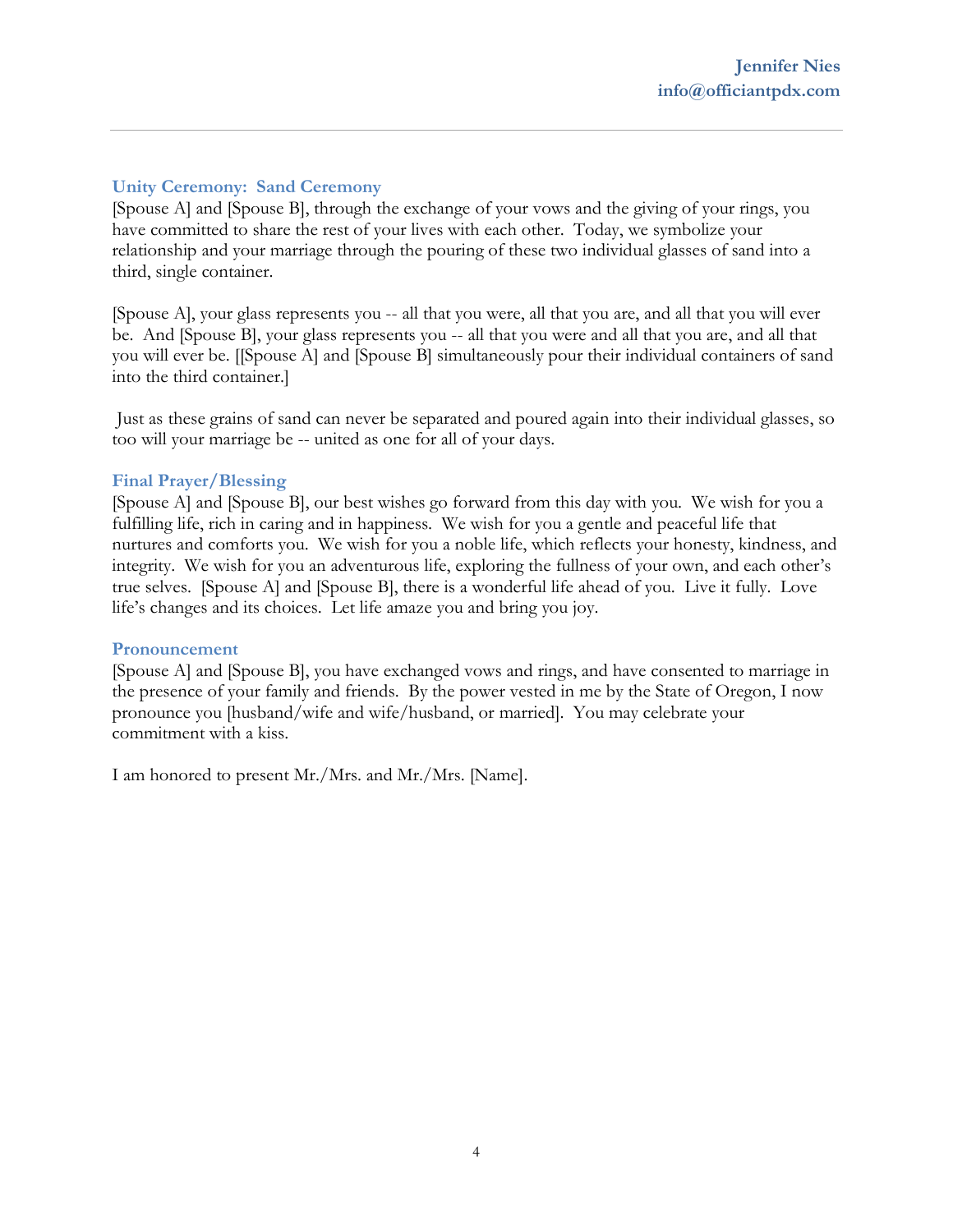# **Ceremony Sample #2**

### **Welcome Statement**

#### Welcome Family & Friends!

If you ask most couples that have a strong, abiding love what they most like about their partners, usually they will say that they don't have to pretend to be anything other than who they truly are in one another's company. They are able to express themselves without fear of being judged or rejected. There is room in the relationship for both of them to be unique individuals. They are free to surrender to the possibility of profound intimacy -- to be known and loved without condition.

### **Poetry/Reading**

[Spouse A] and [Spouse B] would now like to invite [Spouse A]'s sister, [Name], to read "Why Marriage?" by Mari Nichols

Because to the depths of me, I long to love one person, With all my heart, my soul, my mind, my body... Because I need a forever friend to trust with the intimacies of me, Who won't hold them against me, Who loves me when I'm unlikable, Who sees the small child in me, and Who looks for the divine potential of me... Because I need to cuddle in the warmth of the night With someone who thanks God for me, With someone I feel blessed to hold... Because marriage means opportunity To grow in love in friendship... Because marriage is a discipline To be added to a list of achievements... Because marriages do not fail, people fail When they enter into marriage Expecting another to make them whole... Because, knowing this, I promise myself to take full responsibility For my spiritual, mental and physical wholeness I create me, I take half of the responsibility for my marriage Together we create our marriage... Because with this understanding

### **Declaration of Support**

[Spouse A] and [Spouse B], today we come together to celebrate the love you have found with each other. By being here with you, each of us is declaring our support for you decision to join together in marriage.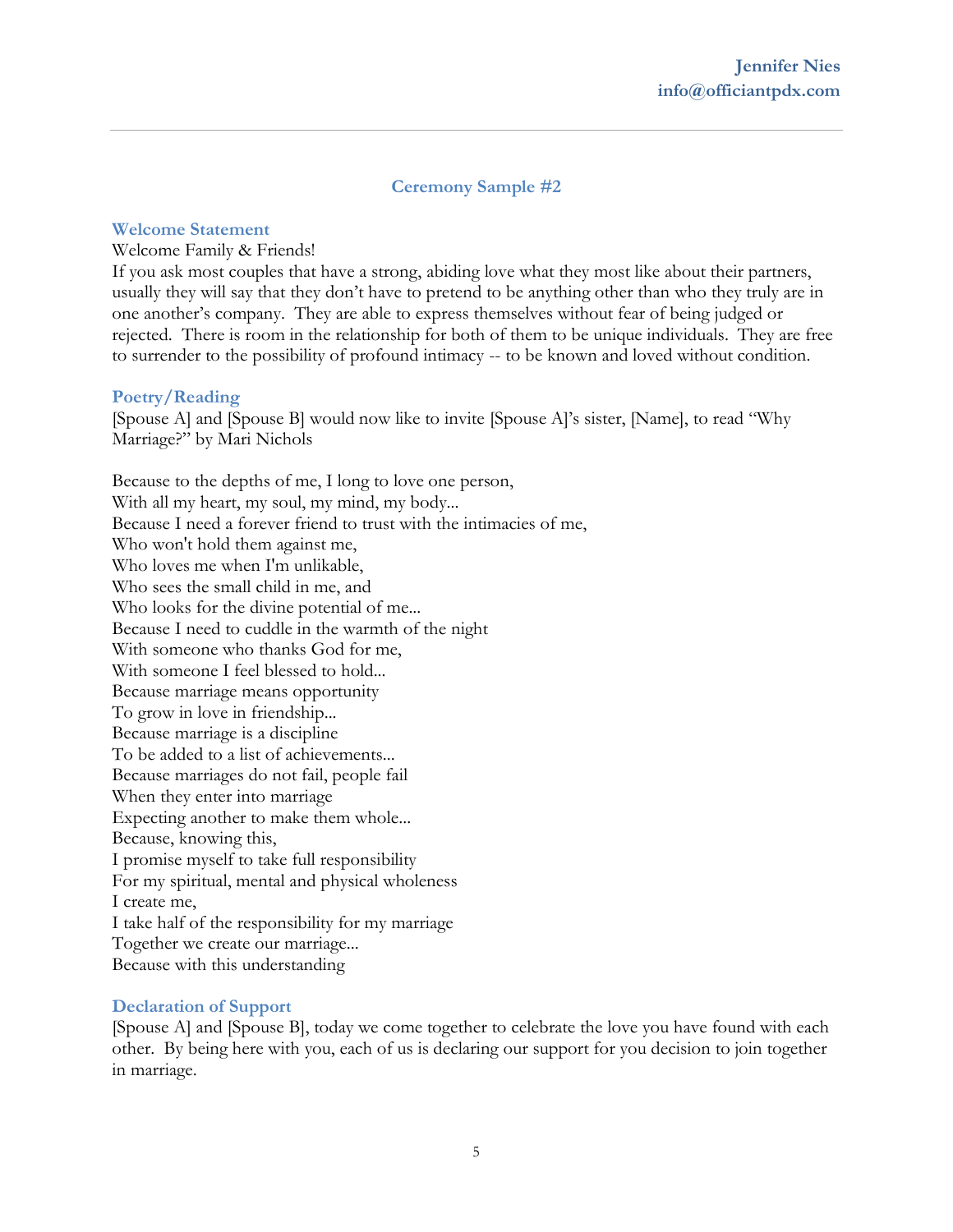[To the guests] As families and friends, you form the community of support that surrounds [Spouse A] and [Spouse B]. Each of you, by your presence here today, is being called upon to uphold them in honoring and loving each other. Always stand beside them, never between them. Offer them your kindness and loving hearts, and honor this marriage into which they have come to be joined today.

# **Marriage Address**

Marriage is a magnificent opportunity to share one's life with another and to enjoy the adventures inherent in this most intimate of human relationships. Today, we gather here to rejoice with, and for [Spouse A] and [Spouse B] as they embark on this voyage of discovery.

[Spouse A] and [Spouse B], from this day forward, [wedding date] will always have special meaning to you as the day you vowed to love and cherish each other in all ways, and for always. Each year when you come upon your anniversary, I encourage you to rededicate yourselves to the vows you make here today. Take stock of where you are in your marriage and how you are doing as marriage partners. Express your gratitude to each other for the ways that you have effectively loved and supported one another, and forgive yourselves and each other for any judgments that have come between you. Show each other that you can be trusted and counted on as a comfort when facing difficult times, and celebrate abundantly the success and joys life brings your way. Let your love lead the way and be more important than anything else. Then, your lives together will be filled with blessings and joy.

### **Vows**

[Spouse A], please pass your flowers to [maid of honor].

[Spouse A] and [Spouse B], please face one another and join hands. [Spouse A], please repeat after me: "I, [Spouse A], take you, [Spouse B] to be my husband/wife, my lover, and my best friend. I am choosing to share with you all of life's blessings: the joys and sorrows, the successes and disappointments. [Spouse B], I will love you and cherish you always. I promise you this with my heart and soul for all the days of my life."

[Spouse B], please repeat after me: "I, [Spouse B], take you, [Spouse A] to be my husband/wife, my lover, and my best friend. I am choosing to share with you all of life's blessings: the joys and sorrows, the successes and disappointments. [Spouse A], I will love you and cherish you always. I promise you this with my heart and soul for all the days of my life."

# **Ring Ceremony**

You have chosen to exchange rings as a symbol of your unity. [Spouse A], please repeat this promise to [Spouse B]: "[Spouse B]; when I met you, I realized how much we could share together. You have renewed my life. Today I join that life with yours. Take this ring as a symbol of our love." [Spouse A] places the ring on [Spouse B]'s finger.

[Spouse B], please repeat this promise to [Spouse A]: "[Spouse A]; when I met you, I realized how much we could share together. You have renewed my life. Today I join that life with yours. Take this ring as a symbol of our love." [Spouse B] places the ring on [Spouse A]'s finger.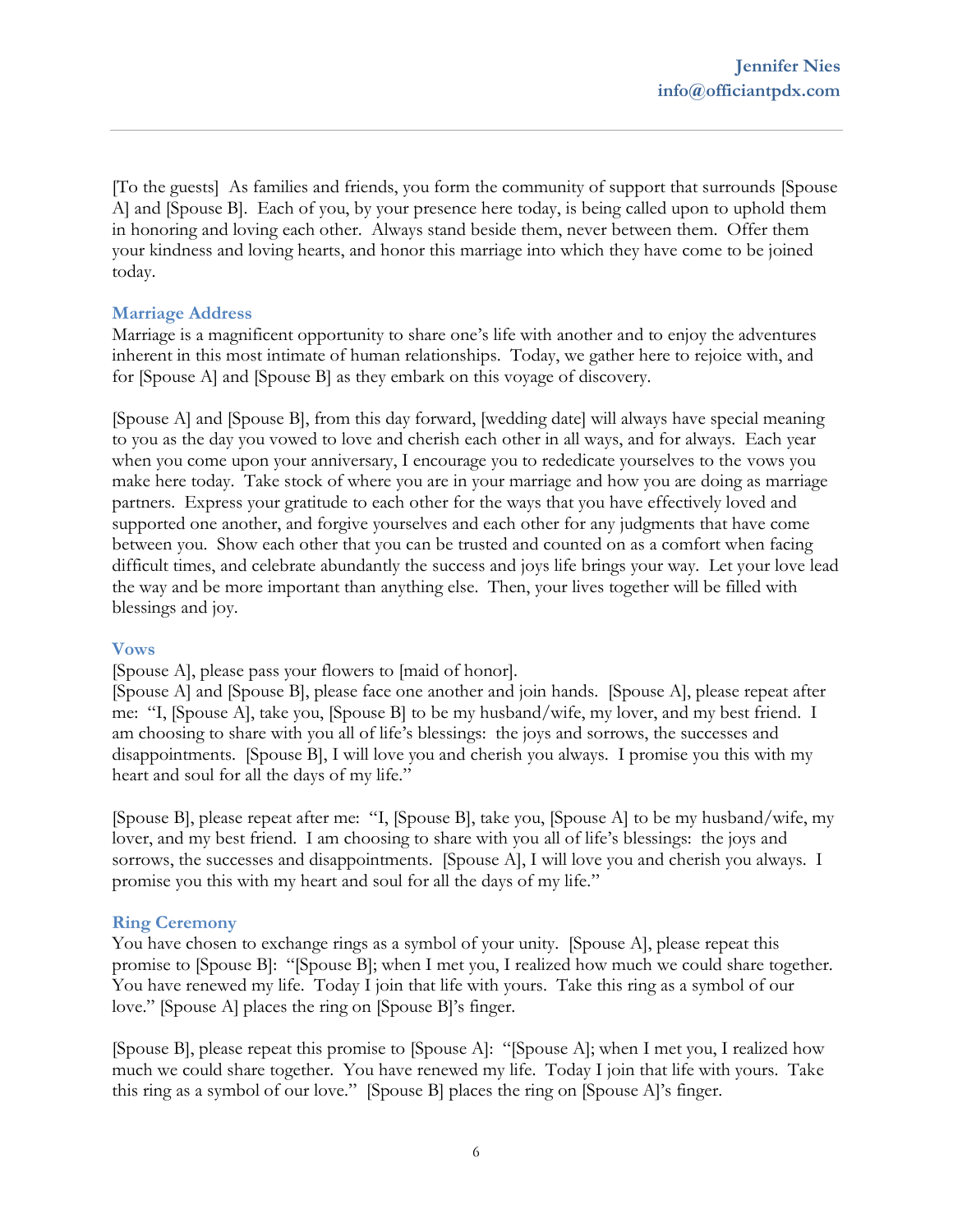# **Final Prayer/Blessing**

[Spouse A] and [Spouse B], as the two of you come into this marriage, I would ask that you always remember to cherish each other as special and unique individuals. Respect the thoughts, ideas and suggestions of one another. Be able to forgive, do not hold grudges, and live each day so that you may share it together - as from this day forward you shall be each other's home, comfort and refuge. Your marriage shall be strengthened by your love and respect for each other. Just as two threads woven in opposite directions will form a most beautiful tapestry, so too can your two lives merge together to make a beautiful marriage.

It will take many things to make your relationship work. Above all, it will take love. This is the core of your marriage and why you are here today. It will take trust, so that you know in your hearts that you truly want the best for each other. It will take dedication, so that you stay open to one another, and to learn and grow together. It will take faith, so that you may go forward together without knowing exactly what the future brings. And it will take commitment; so that you may hold true to the journey you promise to share together.

# **Unity Ceremony: Breaking of the Glass**

The breaking of the glass is a joyous ceremony. There are many different explanations for it, but today, the fragile glass suggests the frailty of human relationships. After [Spouse A/B] breaks the glass, I invite everyone to shout the Hebrew words "Mazel Tov," which mean "good luck" and "congratulations." The glass is broken to protect this marriage with the implied prayer: "May your bond of love be as difficult to break, as it would be to put together the pieces of this glass."

[[Spouse A/B] breaks the glass and everyone yells "Mazel Tov!"]

### **Pronouncement**

[Spouse A] and [Spouse B], you have promised your love for each other by the exchange of your vows, by the joining of your hands, and by the giving and the receiving of your rings. I now declare you to be [husband/wife and husband/wife, or married].

It is my privilege to present to you Mr./Mrs. and Mr./Mrs. [Name]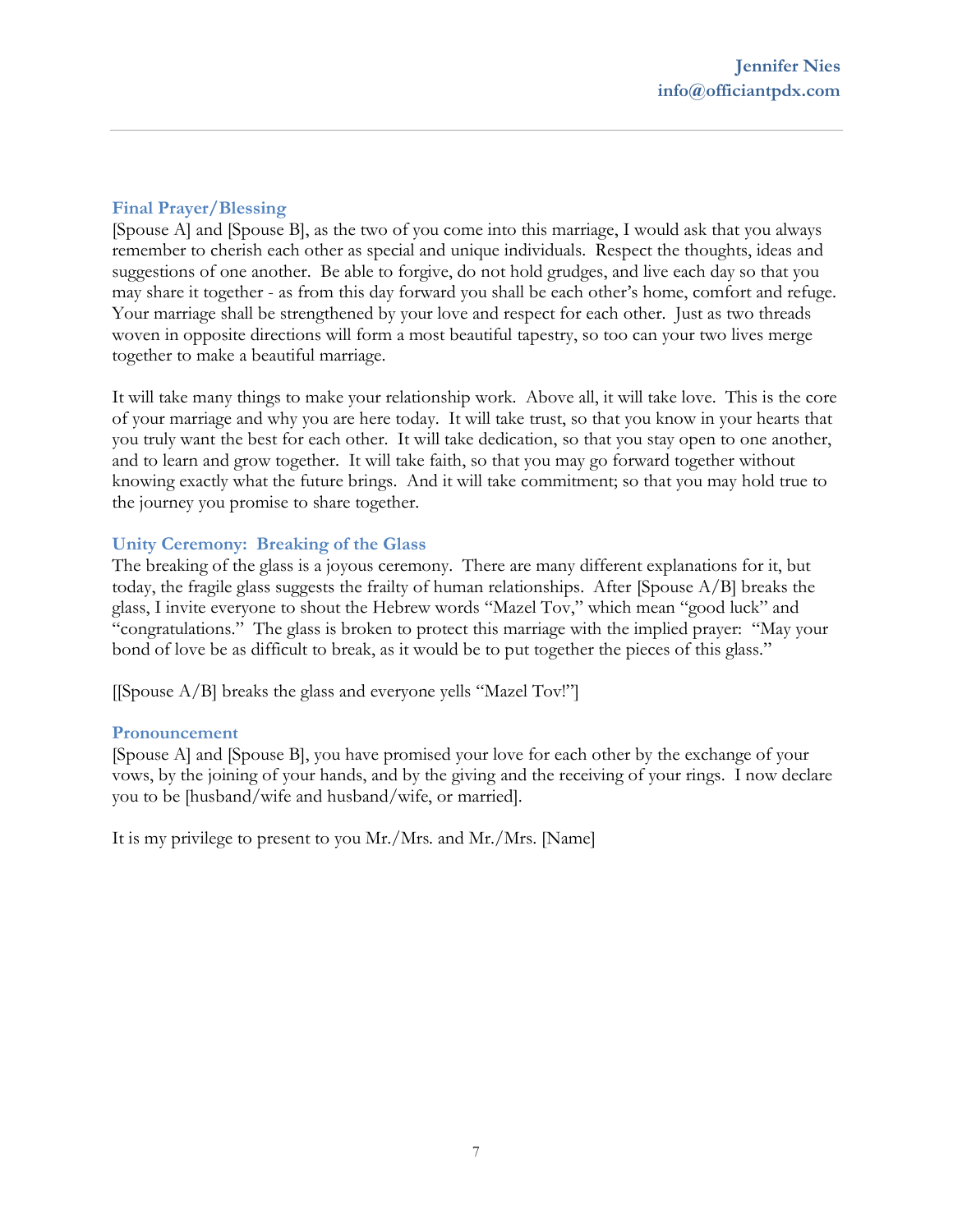# **Ceremony Sample #3**

# **Invocation/Opening Prayer**

### Let us come into the quiet of prayer.

Beloved and eternal God, we are here to celebrate the marriage of [Spouse A] and [Spouse B]. We pray that they may each find a depth of kindness, caring, and joy through this union that will serve as a safe haven for them as they journey through their lives together. We also pray that together they may build a life that brings them balance, health, and great learning as they venture through the trials and triumphs to come. May they strengthen their bond of love and find a gentle peacefulness in being together, hand and hand. Amen.

### **Welcome Statement**

Friends and relatives, we have come here today at the invitation of [Spouse A] and [Spouse B] to share in the joy of their wedding. This outward celebration that we shall see and hear is an expression of the inner love and devotion they have in their hearts toward one another.

Always remember, [Spouse A] and [Spouse B], that your marriage must stand, not by the authority of the state, but rather by the strength and power of the faith and love you have in, and for one another.

### **Remembrances and Acknowledgments**

At this time, we would like to honor the memory of [Spouse A]'s [maternal grandparents], and [Spouse B]'s [father], who are here today in our hearts, and whose love surrounds us today, and every day.

### **Poetry/Reading**

[Spouse A] and [Spouse B] would now like to invite [Spouse B]'s brother, [Name], to read An Apache Blessing.

Now you will feel no rain, for each of you will be shelter for the other.

Now you will feel no cold, for each of you will be warmth to the other.

Now there will be no loneliness, for each of you will be companion to the other.

Now you are two persons, but there is only one life before you.

May beauty surround you both in the journey ahead and through all the years.

May happiness be your companion and your days together be good and long upon the earth. Treat yourselves and each other with respect, and remind yourselves often of what brought you together.

Give the highest priority to the tenderness, gentleness and kindness that your connection deserves. When frustration, difficulties and fear assail your relationship, as they threaten all relationships at one time or another, remember to focus on what is right between you, not only the part which seems wrong.

In this way, you can ride out the storms when clouds hide the face of the sun in your live, remembering that even if you lose sight of it for a moment, the sun is still there.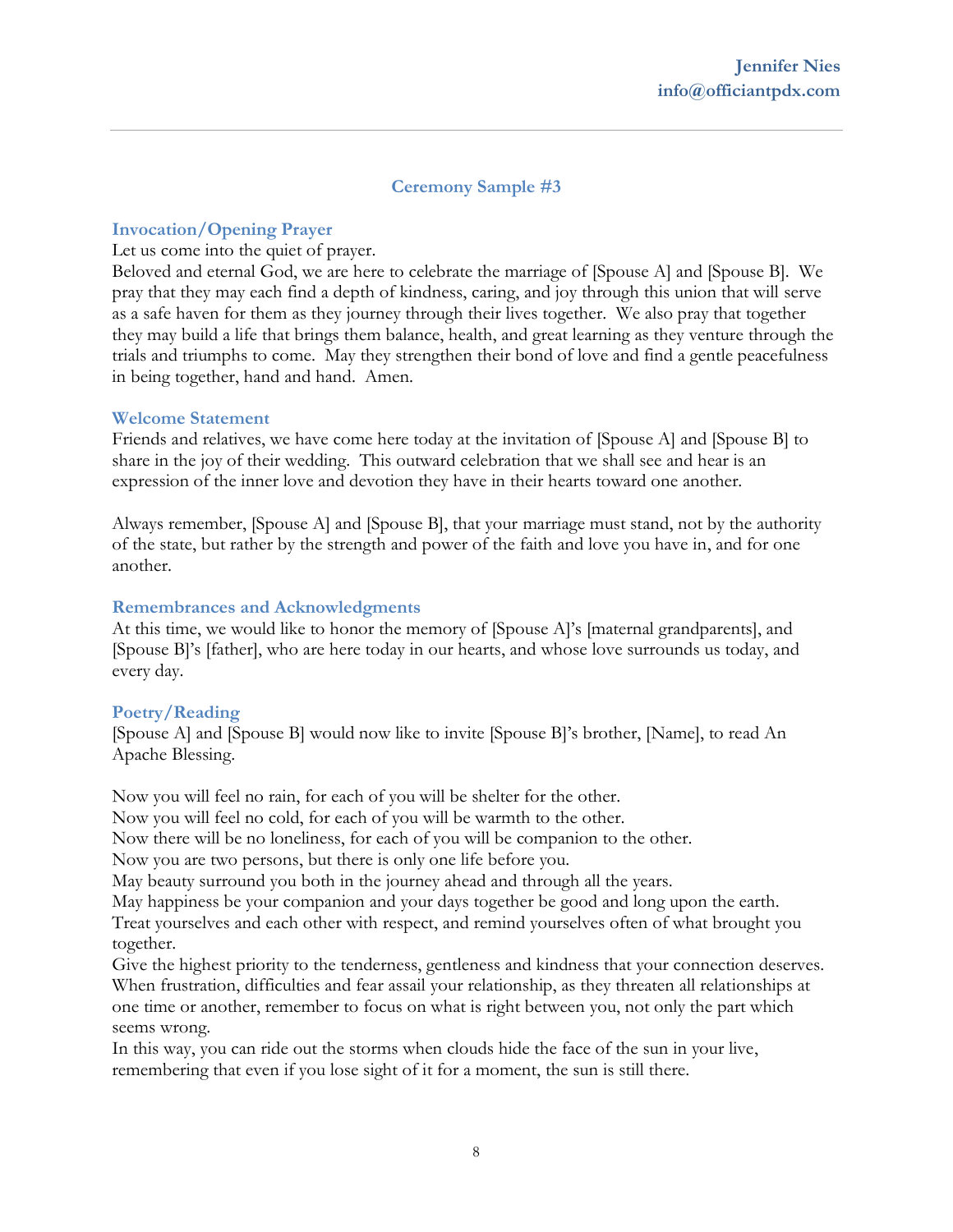And if each of you takes responsibility for the quality of your life together, it will be marked by abundance and delight.

# **Declaration of Support**

[Spouse A] and [Spouse B] would like to acknowledge their parents, whose love, support, and nurturing are such an essential part of who they are today. They thank you for being their first teachers on the power and possibilities of love. May you take pride in the fact that the seeds of love that you have planted in [Spouse A] and [Spouse B] will flourish in the formation of this new family today. Let us all remember, today and always, that there is nothing more important than loving one another.

### **Marriage Address**

[Spouse A] and [Spouse B], demonstrate your love for yourselves and for each other through kindness and understanding. Stretch your love large enough to embrace whatever life brings to you. Let it fill you, surround you, comfort, and protect you. Let your hearts be truly safe at home with each other. Be generous in expressing your love. Be open to receive love from each other. Be flexible and forgiving with each other. Let your relationship be a catalyst that transforms you into the expression of your highest selves.

The quality of your marriage is up to you. Both of you as individuals, and together as a couple, will choose what kind of marriage you will create, promote, and allow through your thoughts, feelings, and actions each day. May you always honor the sanctity of your union and thus be blessed beyond your wildest dreams.

# **Your Story**

[Spouse A] and [Spouse B] met nearly 12 years ago at the grand opening of Julie's, a bar in New York City. They had VIP passes, but as [Spouse A] put it, apparently so did everyone else. [Spouse] B] remembers that it was so crowded, they were wedged together and first introduced themselves more out of necessity. But, soon after that introduction, [Spouse A] and [Spouse B] learned that they had mutual friends, and, over the next two years began what [Spouse A] describes as a wonderful friendship.

In time, that friendship grew to become something more, and one night, [Spouse B] invited [Spouse A] to join her and her colleagues for dinner at Peter's Restaurant. When [Spouse B] returned from a trip to the restroom, she found [Spouse A] and her friends dancing up a storm to Barry White. And it was at that point that [Spouse B] smiled and knew.

Now, [Spouse B] originally planned to propose to [Spouse A] on a pier near Hampton Bays, but when they found themselves surrounded by a family of nearly 20 out fishing, [Spouse B] decided to instead propose on the deck of her sister's house. And, getting down on one knee, she reaffirmed her love for [Spouse A] and said, "I would be honored if you would officially share the rest of your life with me."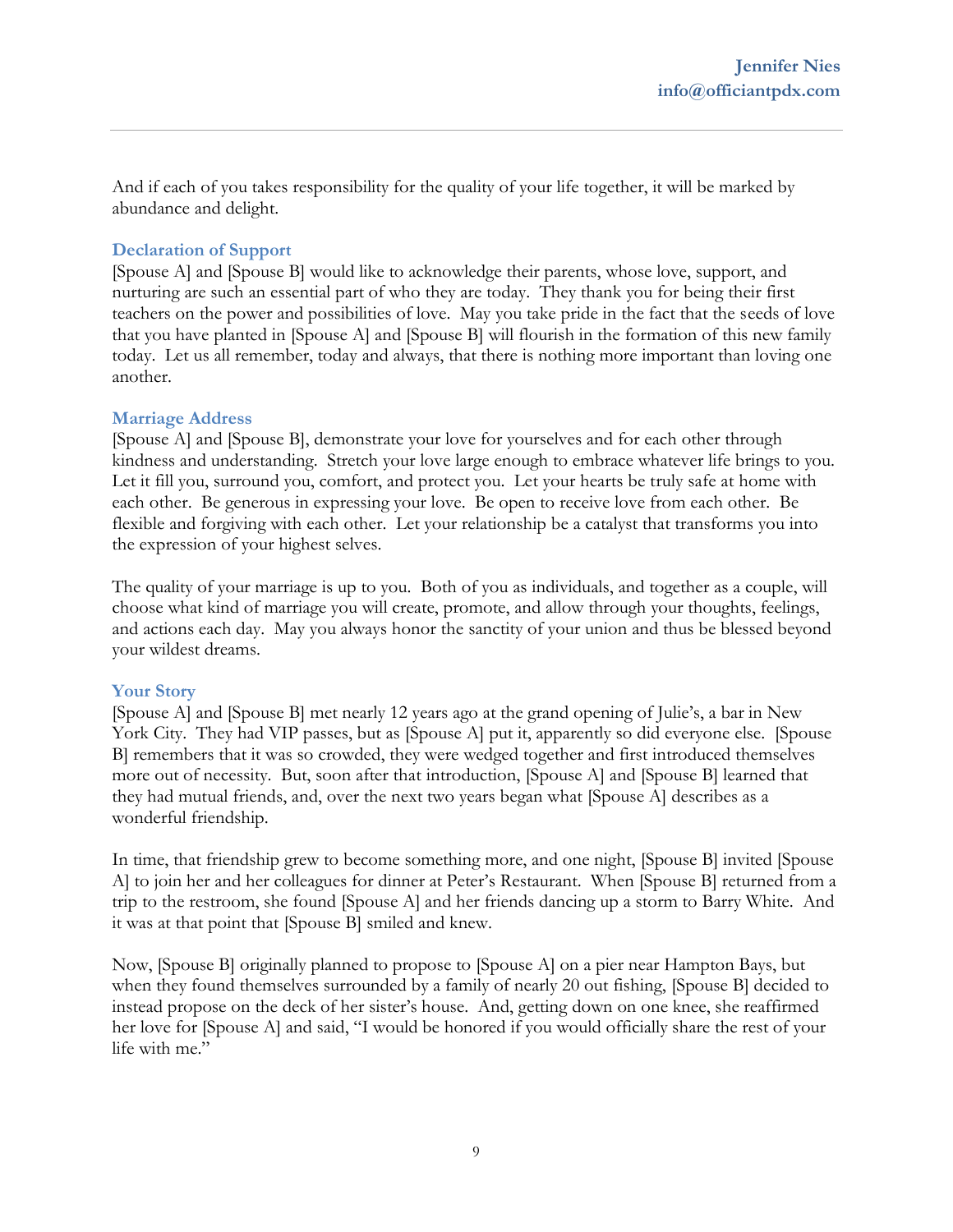When [Spouse B] was asked what her hopes for the future are, she answered "Life with [Spouse A]!" And when [Spouse A] was asked the same question, she answered, "For [Spouse B] to grow old with me; as the best is yet to be."

[Spouse B], [Spouse A] loves your life together, and she loves that you love her, because she knows that's not always easy. She loves that family is important to you. She loves that you know what she is thinking, or trying to say, without [Spouse A] having to say it. She loves that you know when she's having a conversation with herself, and you ask "How's that going?" And she loves that you have chosen her as a partner to go through life with.

In you [Spouse A], [Spouse B] has found the kindest person she has ever met, who gives of herself to everyone, including [Spouse B], and gains pure joy in knowing that she has made someone smile, or has made something a little easier on someone, or has given someone something seemingly trivial, yet so very thoughtful.

To [Spouse B], marriage is the sharing of life's journey as one soul. And though these two have been committed to each other since long before today, they are so excited to begin their journey as a married couple. It is so important to [Spouse B] and [Spouse A] that you are all here today to share in their joy. You have all been [Spouse B]'s and [Spouse A]'s supporters, confidants, and protectors – you have loved them for who they each are individually, and who they are together as a couple. And for that, they wish to thank you.

### **Vows**

Now, [Spouse B], will you please pass your flowers to your [sister]. [Spouse A] and [Spouse B], please join hands.

Do you, [Spouse A], take [Spouse B], to be your wife/husband, to have and to hold, from this day forward, for better or for worse, for richer, for poorer, in sickness and in health, to love and to cherish until death do you part?

[Spouse A]: "I do."

Do you, [Spouse B], take [Spouse A], to be your wife/husband, to have and to hold, from this day forward, for better or for worse, for richer, for poorer, in sickness and in health, to love and to cherish until death do you part?

[Spouse B]: "I do."

### **Ring Ceremony**

Having such love in your hearts for one another, you two have chosen to exchange rings as a sign of the promises you are making to one another today. As you wear these rings, whether you are together or apart, for even just a moment, may these rings be a constant reminder of your love for one another.